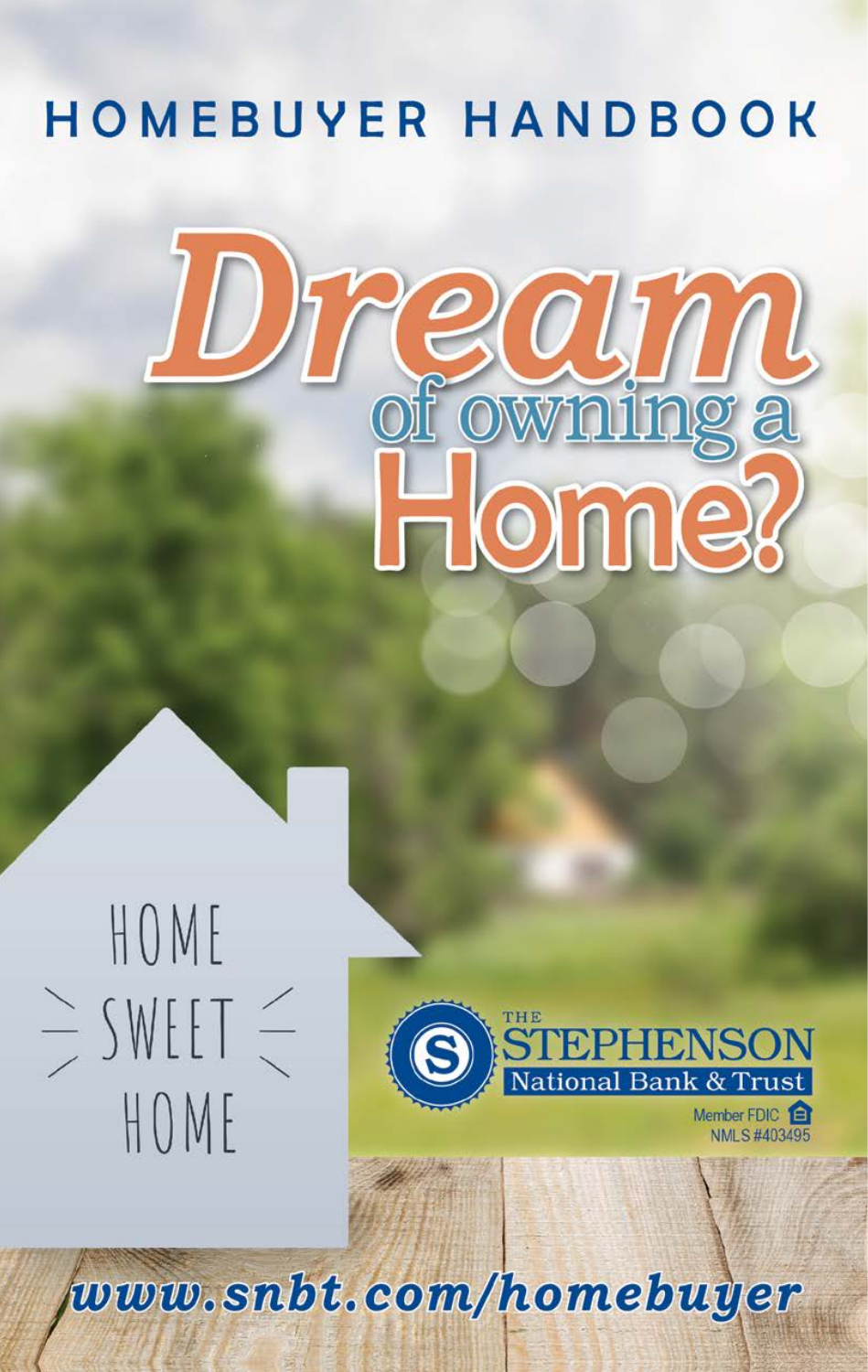

# your journey

*Wow!* You're thinking of buying a home! No matter what stage of the process you're in, odds are you might be looking for a little more information.

### *Start Here. Dream Big. Let Us Help Make It Happen.*



Perhaps you've been in a home buying state of mind for months. You've probably talked to friends and family, looked at homes online and thought about your options (do I want to live in town or in the country?). Now you're ready to roll up your sleeves and get down to business...

### *Save for a Down Payment*

While experts say you can typically afford a home that costs about 2½ times your yearly income, it's best to give yourself a little cushion by building up savings ahead of time. Save now, buy later. The ideal situation is to have a 20% down payment; however, you can buy a home with much less, but it will require the added expense of Private Mortgage Insurance (PMI). The good news is, there are many down payment assistance programs for qualified buyers.

### *Keep Your Credit Clean*

There are a couple of factors that make up your personal credit history. The most important is having a clean record with few missed payments or collections. The second is having proven credit management, meaning the longer you've had good standing credit, the better your credit score. Run a free credit report at www.annualcreditreport.com and use it to update your record in terms of canceled cards, medical bills, paid collections, etc. In many cases, the better your credit, the lower your interest rate may be.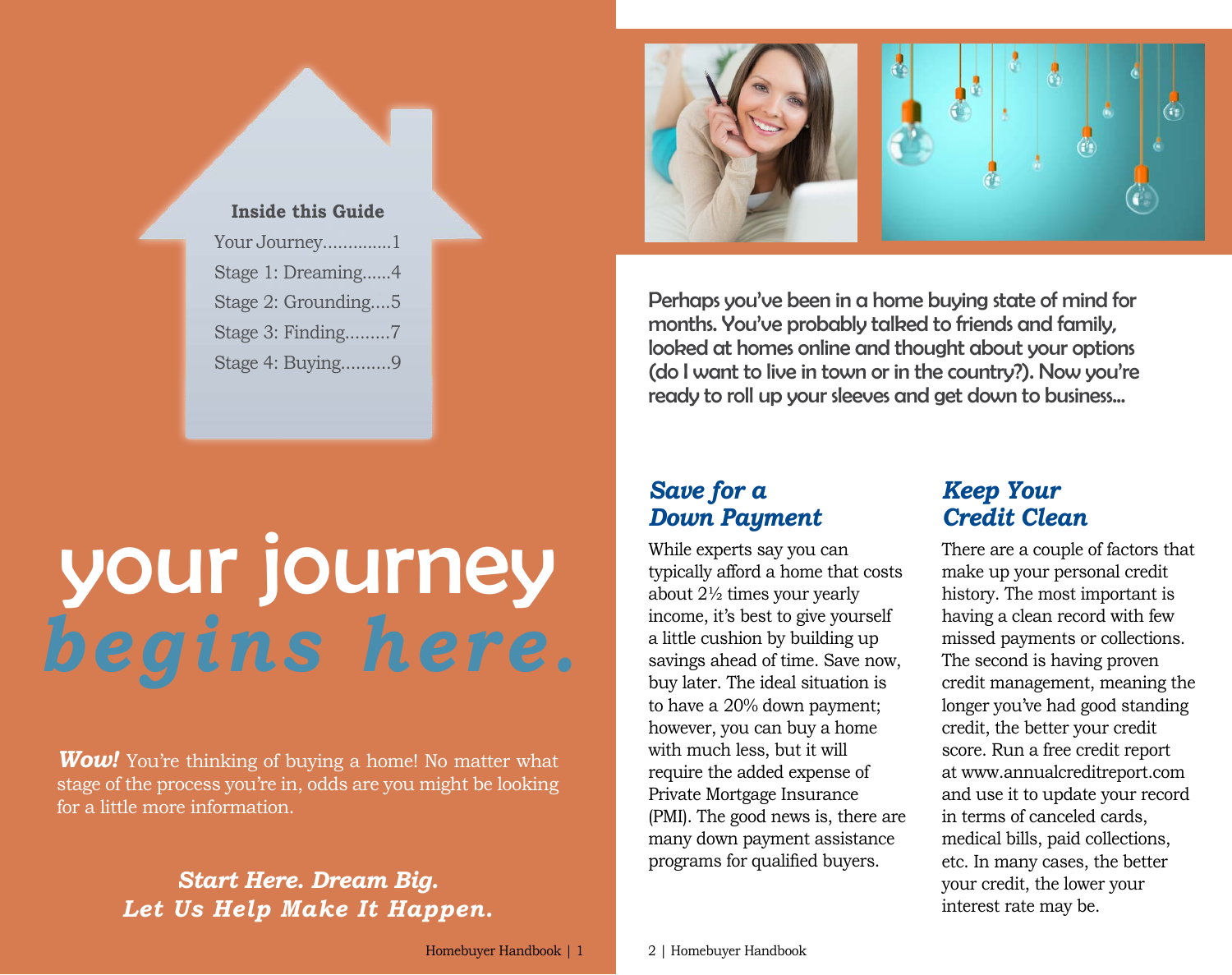there are four stages to home buying about 1 million emotions & questions

### dreaming

*{stage 1 is the most fun, the sky is the limit}*



blue sky, no holds barred

"what if" scenarios

### lots of internet searches



#### Homebuyer Handbook | 3 4 | Homebuyer Handbook

### *Determine your Priorities*

Make a list of your home needs and wants (sample on the next page), then rate them based on 'it would be nice' to 'gotta have it!' Take into consideration your future desires: are there enough bedrooms and bathrooms, is the yard adequate, distance from work, school district, community events, and age of home, to name a few. The more specific you are, the more successful your search will be.

### *Don't Forget the Extras*

Home expenses don't end at the mortgage. So keep in mind that you'll probably want to decorate and furnish your new place, and don't forget utilities such as cable, internet, water, and heat. While these things aren't considered a direct part of the home buying cost, they should certainly be figured into your budget. Factor in other budgeted expenses: groceries, clothing, medical, automobile, entertainment, education, child care, and travel to name a few.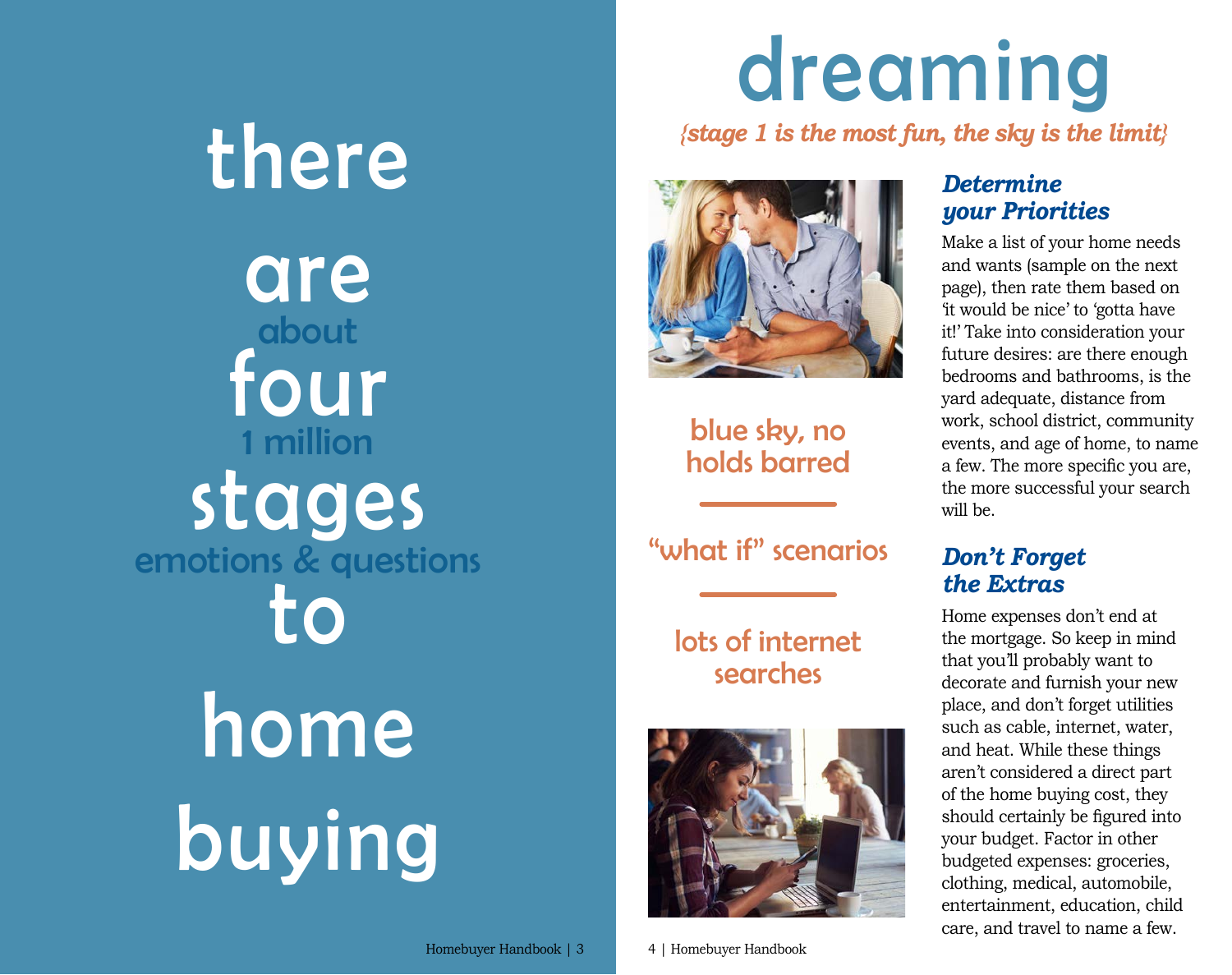## grounding

### *{stage 2 things are starting to get real}*



### ok, what can I really afford?

### back to reality!

### who should we talk to?

| <b>FEATURES</b>     | NEED | <b>WANT</b> | few numbers ahead of time.                                    |
|---------------------|------|-------------|---------------------------------------------------------------|
| Number of Bedrooms  |      |             |                                                               |
| Number of Bathrooms |      |             |                                                               |
| <b>Square Feet</b>  |      |             |                                                               |
| Style of Home       |      |             | Run a 'Who                                                    |
| Kitchen Features    |      |             |                                                               |
| Yard Specifications |      |             | The term "house poor"<br>situation where                      |
| Fireplace           |      |             | has underestimated the                                        |
| Garage Stalls       |      |             | needed for mortgage p                                         |
| Porch               |      |             | maintenance, and other ex<br>you have a monthly loan          |
| Windows             |      |             | in mind, play house for a                                     |
| Flooring Type       |      |             | months. Set aside exactly that<br>while paying your other mor |
| Basement            |      |             | and see if you can comfortal                                  |
| Other:              |      |             | the transition to homeowner                                   |

#### Homebuyer Handbook | 5 6 | Homebuyer Handbook

### *Use your Resources*

Real Estate Professionals and Mortgage Lenders are great resources to help guide you through the process. As professionals, they are experts in their field and have the experience to help you make the best possible home buying decision. Don't forget to do your own research online or with friends and family members. Explore the calculators at www. snbt.com and visit the SNBT Mortgage Center, there are a lot of great tools to help you run a

### *Establish a Relationship with a Realtor*

No two homes are alike, but an experienced real estate professional can help guide you. They usually hear of a home when it first comes on the market or even before it's listed online. Plus, they can perform a database search of all the homes in the area, no matter which real estate company has listed them. Visiting homes with a qualified professional can help keep you grounded with realistic expectations of homes in your desired neighborhood and price range.

### Run a 'What If' Reality Check

The term "house poor" describes a situation where a person has underestimated the amount needed for mortgage payments, maintenance, and other expenses. If you have a monthly loan payment in mind, play house for a couple of months. Set aside exactly that amount while paying your other monthly bills and see if you can comfortably make the transition to homeownership.

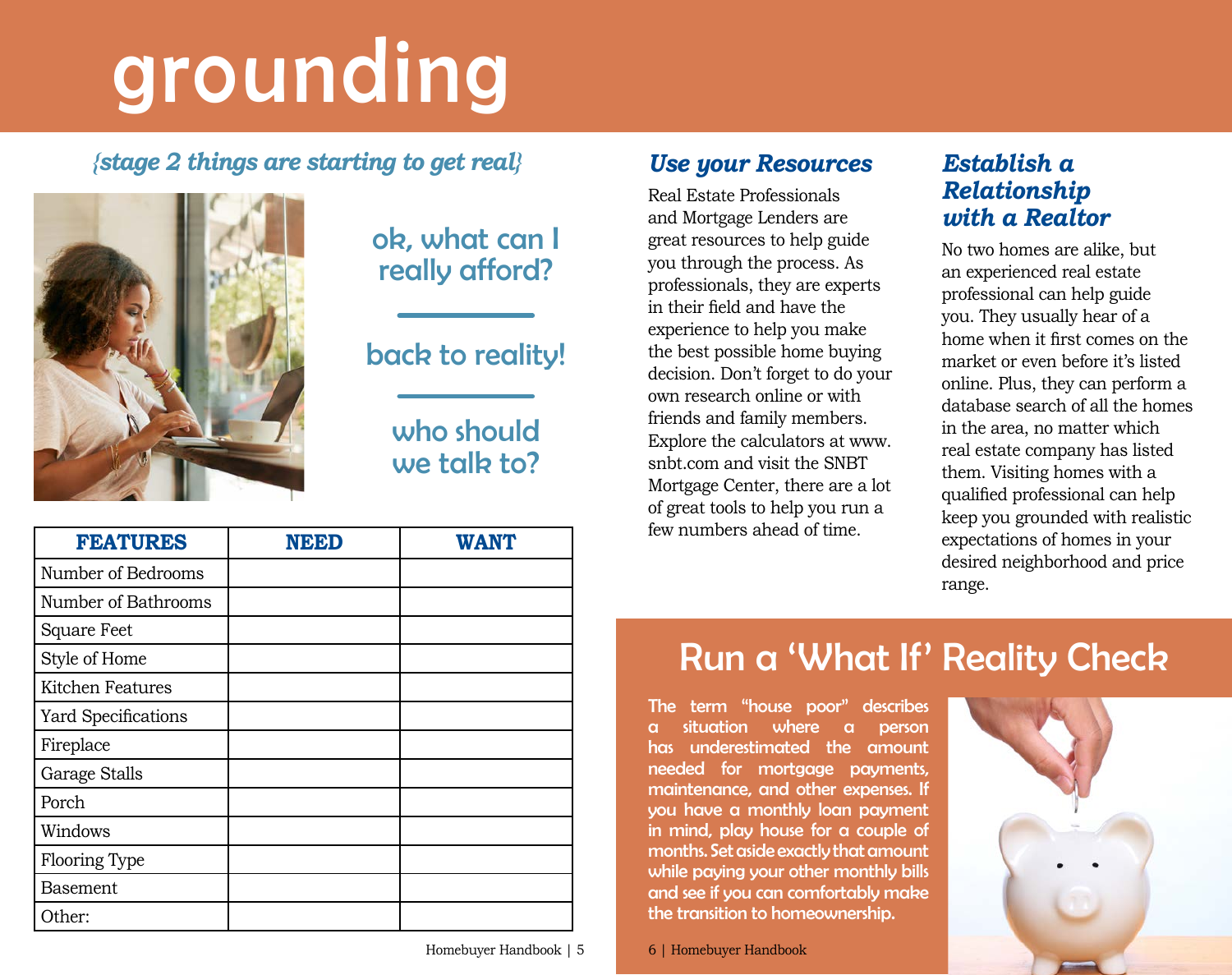# finding



*{stage 3 you're on the hunt and getting closer}*

### everything looks different in person!

### can we afford this?

### what if I make a mistake?

### *Select an Experienced Lender*

Think beyond dollars and rates when choosing your Lender, find someone committed to helping you understand the process. Plus, it makes a difference if they also service your loan after closing. Those who provide servicing: take your payments and answer your future questions. Those who sell your loan to another servicer: leave you with an unfamiliar financer should you have questions.



### *Get Pre-Qualified*

Talk to a Mortgage Lender for a quick evaluation of how much home you can afford. During a pre-qualification you're able to give the lender a snapshot of your finances so they can figure out a ballpark estimate of your maximum loan amount. Knowing this number is ideal before you start looking. That way you're shopping in your perfect price range and won't fall in love with a home out of your league. Added bonus: Sellers will take you more seriously knowing your financing is pre-qualified.

#### *Make a House Call*

Online research is a good first step, but be sure to visit potential properties in person. Pay close attention to anything that might seem out of place, like a rug to cover stained floors. Be thorough: turn on lights, water,

and appliances – you may even want to visit your favorite home more than once, at different times of the day or week. Better to be methodical than wind up surprised.

### *Make an Offer*

Once you've found "the one", your real estate professional can help you structure an effective offer. Spell out the details such as inspections, items included in the sale, possession dates, repairs to be made, and other contingencies. At this point, the seller can either: accept your offer, counter it, or reject it. This is where a professional really pays off, their experience making offers and negotiating deals will represent you in the best way possible. Don't be afraid to negotiate or ask for additional repairs before signing your legally binding document.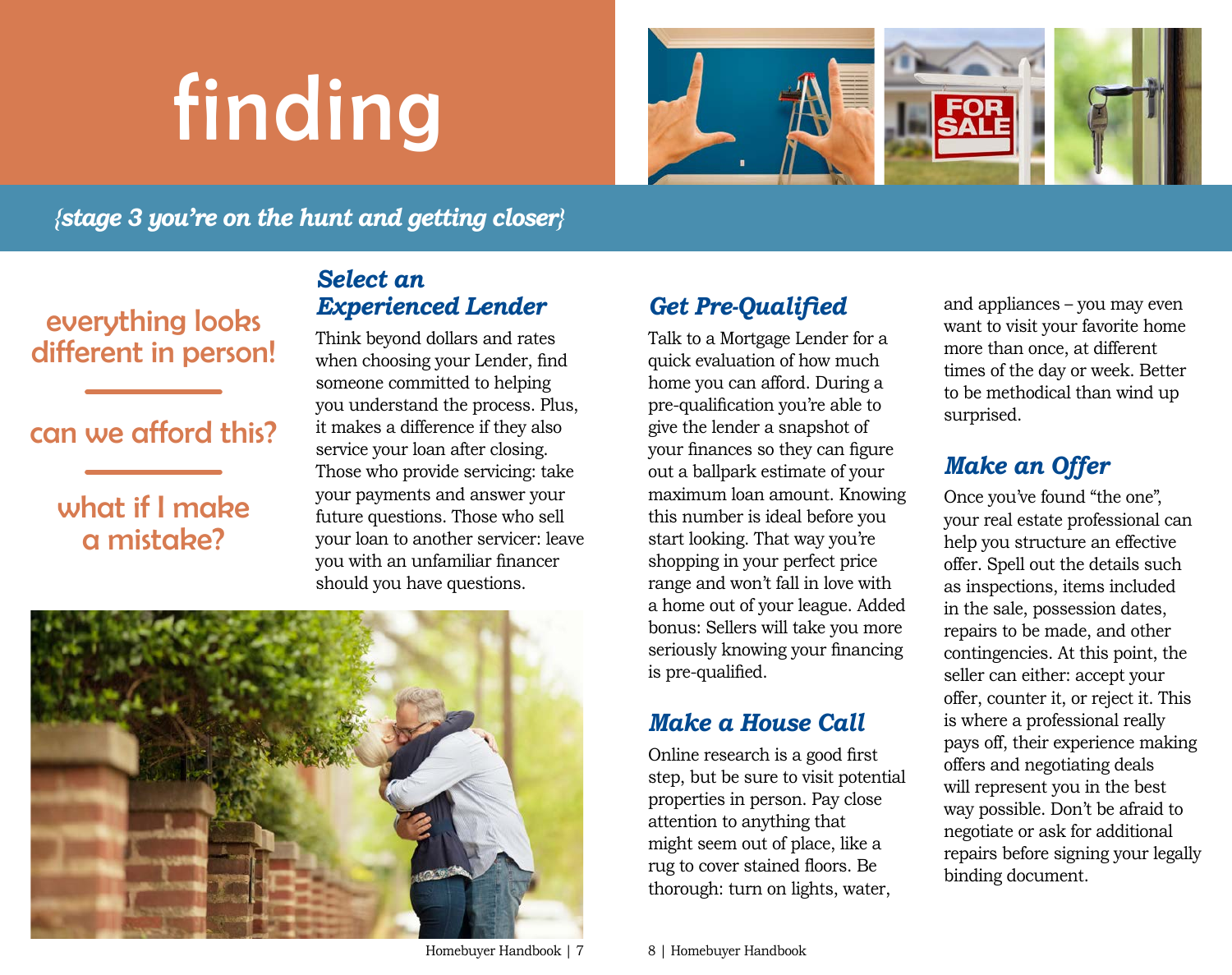### buying *{stage 4 you're ready to make it yours}*



### they accepted our offer!

### lots to consider

### now the fun part begins!



### *Apply for a Mortgage*

Once you've reached a pending agreement it's time to formally apply for a mortgage. When you meet with your Lender you'll need to provide information such as: household income, former addresses, job stability, sources of income or other assets, existing debt, and regular expenses. This may take the form of pay stubs, bank and investment statements, tax returns, and other documentation. The lender will also check your credit status, don't let this be the first time you view your credit report or you might be surprised at the information you find.

### *Comprehending Costs*

You may not realize all that goes into buying a home, factor in such things as: down payment, closing costs, points, loan origination fees, interest rates, private mortgage insurance (if needed) property taxes, and appraisal. Just because a home is listed at \$100,000 doesn't mean that's the only cost you have to pay. Talk to a trusted Lender, they will help you understand the true costs associated with buying your dream home.

### *Protect Yourself with an Inspection*

Hiring a qualified inspector will protect you and help you feel confident knowing the condition of the home you're buying. It might be an upfront cost, but getting a thorough inspection could save you hundreds in the long run, and most importantly – help you rest easier.

### *Understand Escrow*

From a Lender's standpoint, escrow is the term for an account where funds are held to pay for property taxes and homeowner's insurance on your behalf. This is where a portion of your monthly mortgage payment will be saved until your insurance and taxes are due.